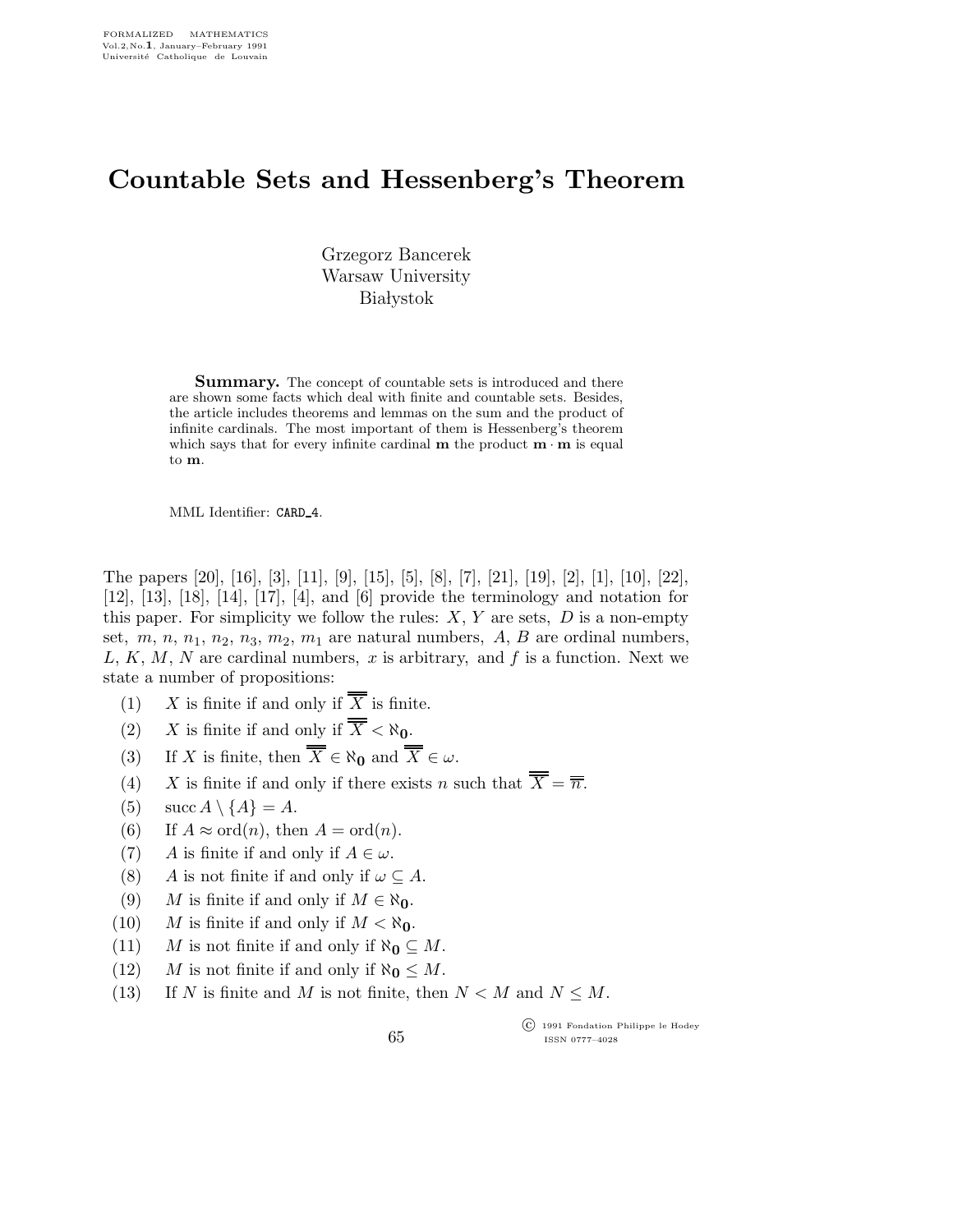- (14) X is not finite if and only if there exists Y such that  $Y \subseteq X$  and  $\overline{Y} = \aleph_0$ .
- (15)  $\omega$  is not finite and N is not finite.
- $(16)$  No is not finite.
- (17)  $X = \emptyset$  if and only if  $\overline{X} = \overline{\mathbf{0}}$ .
- (18)  $M \neq \overline{0}$  if and only if  $\overline{0} < M$ .
- $(19)$   $\overline{0} \leq M$ .
- (20)  $\overline{\overline{X}} = \overline{\overline{Y}}$  if and only if  $X^+ = Y^+$ .
- (21)  $M = N$  if and only if  $N^+ = M^+$ .
- (22)  $N < M$  if and only if  $N^+ \leq M$ .
- (23)  $N < M^+$  if and only if  $N < M$ .
- (24)  $\overline{0}$  < *M* if and only if  $\overline{1} \leq M$ .
- (25)  $\overline{\mathbf{1}} < M$  if and only if  $\overline{\mathbf{2}} \leq M$ .
- (26) If M is finite but  $N \leq M$  or  $N \leq M$ , then N is finite.
- (27) A is a limit ordinal number if and only if for all B, n such that  $B \in A$ holds  $B + \text{ord}(n) \in A$ .
- (28)  $A + \text{succ ord}(n) = \text{succ } A + \text{ord}(n)$  and  $A + \text{ord}(n+1) = \text{succ } A + \text{ord}(n)$ .
- (29) There exists *n* such that  $A \cdot \text{succ } \mathbf{1} = A + \text{ord}(n)$ .
- (30) If A is a limit ordinal number, then  $A \cdot \text{succ 1} = A$ .
- (31) If  $\omega \subseteq A$ , then  $1 + A = A$ .

Next we state a number of propositions:

- (32) If M is not finite, then  $\mathrm{ord}(M)$  is a limit ordinal number.
- (33) If M is not finite, then  $M + M = M$ .
- (34) If M is not finite but  $N \leq M$  or  $N \leq M$ , then  $M + N = M$  and  $N + M = M$ .
- (35) If X is not finite but  $X \approx Y$  or  $Y \approx X$ , then  $X \cup Y \approx X$  and  $\overline{X \cup Y} =$  $\overline{X}$ .
- (36) If X is not finite and Y is finite, then  $X \cup Y \approx X$  and  $\overline{\overline{X \cup Y}} = \overline{\overline{X}}$ .
- (37) If X is not finite but  $\overline{\overline{Y}} < \overline{\overline{X}}$  or  $\overline{\overline{Y}} \le \overline{\overline{X}}$ , then  $X \cup Y \approx X$  and  $\overline{X \cup Y} = \overline{X}$ .
- (38) If M is finite and N is finite, then  $M + N$  is finite.
- (39) If M is not finite, then  $M + N$  is not finite and  $N + M$  is not finite.
- (40) If M is finite and N is finite, then  $M \cdot N$  is finite.
- (41) If  $K < L$  and  $M < N$  or  $K < L$  and  $M < N$  or  $K < L$  and  $M \leq N$  or  $K \leq L$  and  $M \leq N$ , then  $K + M \leq L + N$  and  $M + K \leq L + N$ .
- (42) If  $M < N$  or  $M \le N$ , then  $K + M \le K + N$  and  $K + M \le N + K$  and  $M + K \leq K + N$  and  $M + K \leq N + K$ .

Let us consider  $X$ . We say that  $X$  is countable if and only if:  $(\text{Def.1}) \quad \overline{X} \leq \aleph_0.$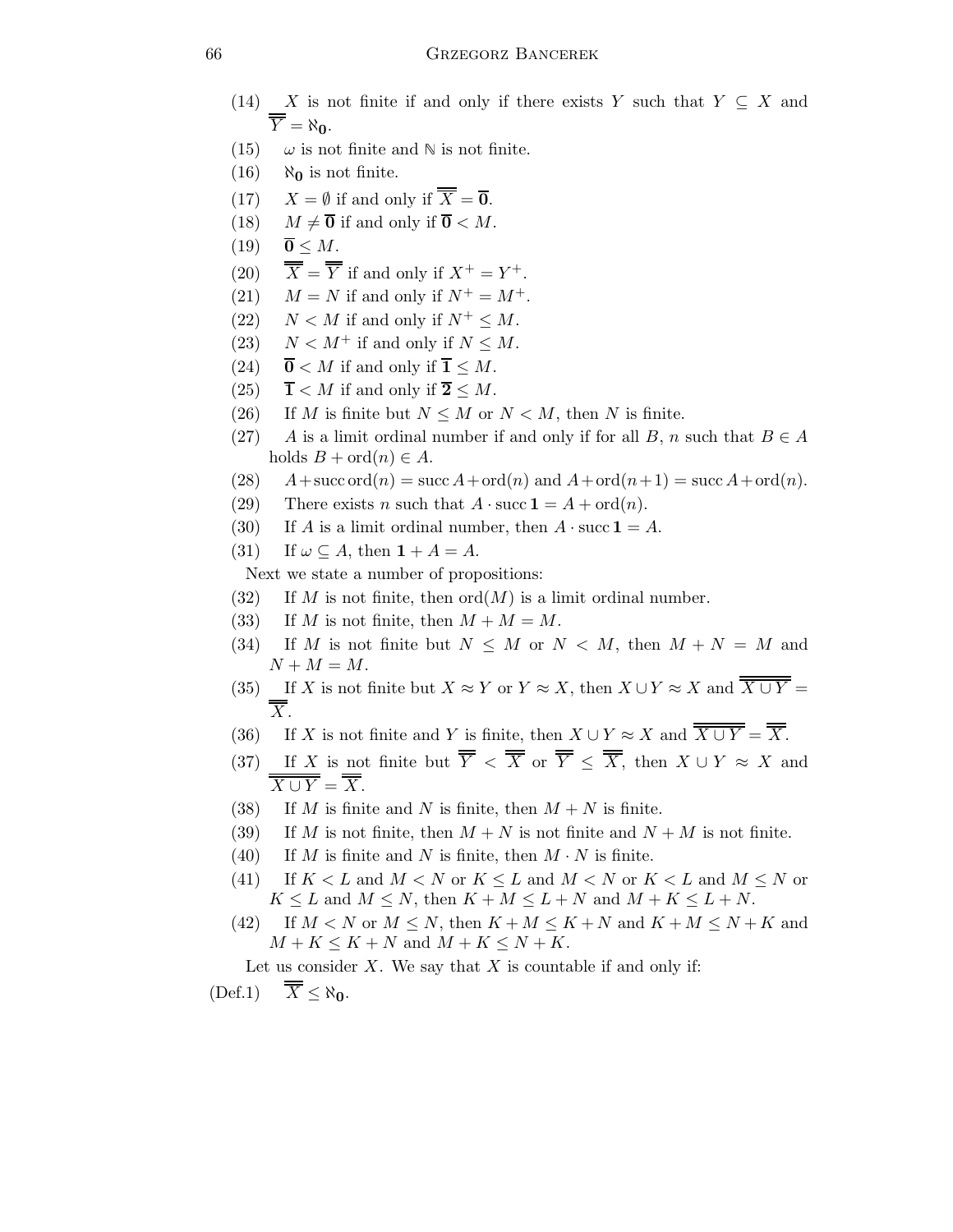One can prove the following propositions:

- (43) If  $X$  is finite, then  $X$  is countable.
- (44)  $\omega$  is countable and N is countable.
- (45) X is countable if and only if there exists f such that dom  $f = N$  and  $X \subseteq \text{rng } f.$
- (46) If  $Y \subseteq X$  and X is countable, then Y is countable.
- (47) If X is countable and Y is countable, then  $X \cup Y$  is countable.
- (48) If X is countable, then  $X \cap Y$  is countable and  $Y \cap X$  is countable.
- (49) If X is countable, then  $X \setminus Y$  is countable.
- (50) If X is countable and Y is countable, then  $X \dot{=} Y$  is countable.

The scheme Lambda<sub>2</sub>N deals with a binary functor  $\mathcal F$  yielding a natural number and states that:

there exists a function f from  $\lceil \mathbb{N}, \mathbb{N} \rceil$  into  $\mathbb{N}$  such that for all n, m holds  $f(\langle n,m\rangle) = \mathcal{F}(n,m)$ 

for all values of the parameter.

In the sequel  $r$  will denote a real number. Next we state the proposition

(51)  $r \neq 0$  or  $n = 0$  if and only if  $r^n \neq 0$ .

Let  $m$ , n be natural numbers. Then  $m^n$  is a natural number.

One can prove the following propositions:

(52) If 
$$
2^{n_1} \cdot (2 \cdot m_1 + 1) = 2^{n_2} \cdot (2 \cdot m_2 + 1)
$$
, then  $n_1 = n_2$  and  $m_1 = m_2$ .

- (53)  $[\mathbb{N}, \mathbb{N}] \approx \mathbb{N}$  and  $\overline{\overline{\mathbb{N}}} = \overline{\overline{[\mathbb{N}, \mathbb{N}]}}.$
- $(54)$   $\aleph_0 \cdot \aleph_0 = \aleph_0$ .
- (55) If X is countable and Y is countable, then  $[X, Y]$  is countable.
- (56)  $D^1 \approx D$  and  $\overline{D^1} = \overline{D}$ .

We now state a number of propositions:

(57) 
$$
[D^n, D^m] \approx D^{n+m}
$$
 and  $\overline{[D^n, D^m]} = \overline{D^{n+m}}$ .

- (58) If D is countable, then  $D^n$  is countable.
- (59) If  $\overline{\text{dom } f} \leq M$  and for every x such that  $x \in \text{dom } f$  holds  $\overline{f(x)} \leq N$ , then  $\bigcup f \leq M \cdot N$ .
- (60) If  $\overline{\overline{X}} \leq M$  and for every Y such that  $Y \in X$  holds  $\overline{\overline{Y}} \leq N$ , then  $\bigcup X \leq M \cdot N$ .
- (61) For every f such that dom f is countable and for every x such that  $x \in \text{dom } f$  holds  $f(x)$  is countable holds  $\bigcup f$  is countable.
- (62) If X is countable and for every Y such that  $Y \in X$  holds Y is countable, then  $\bigcup X$  is countable.
- (63) For every f such that dom f is finite and for every x such that  $x \in \text{dom } f$ holds  $f(x)$  is finite holds  $\bigcup f$  is finite.
- (64) If X is finite and for every Y such that  $Y \in X$  holds Y is finite, then  $\bigcup X$  is finite.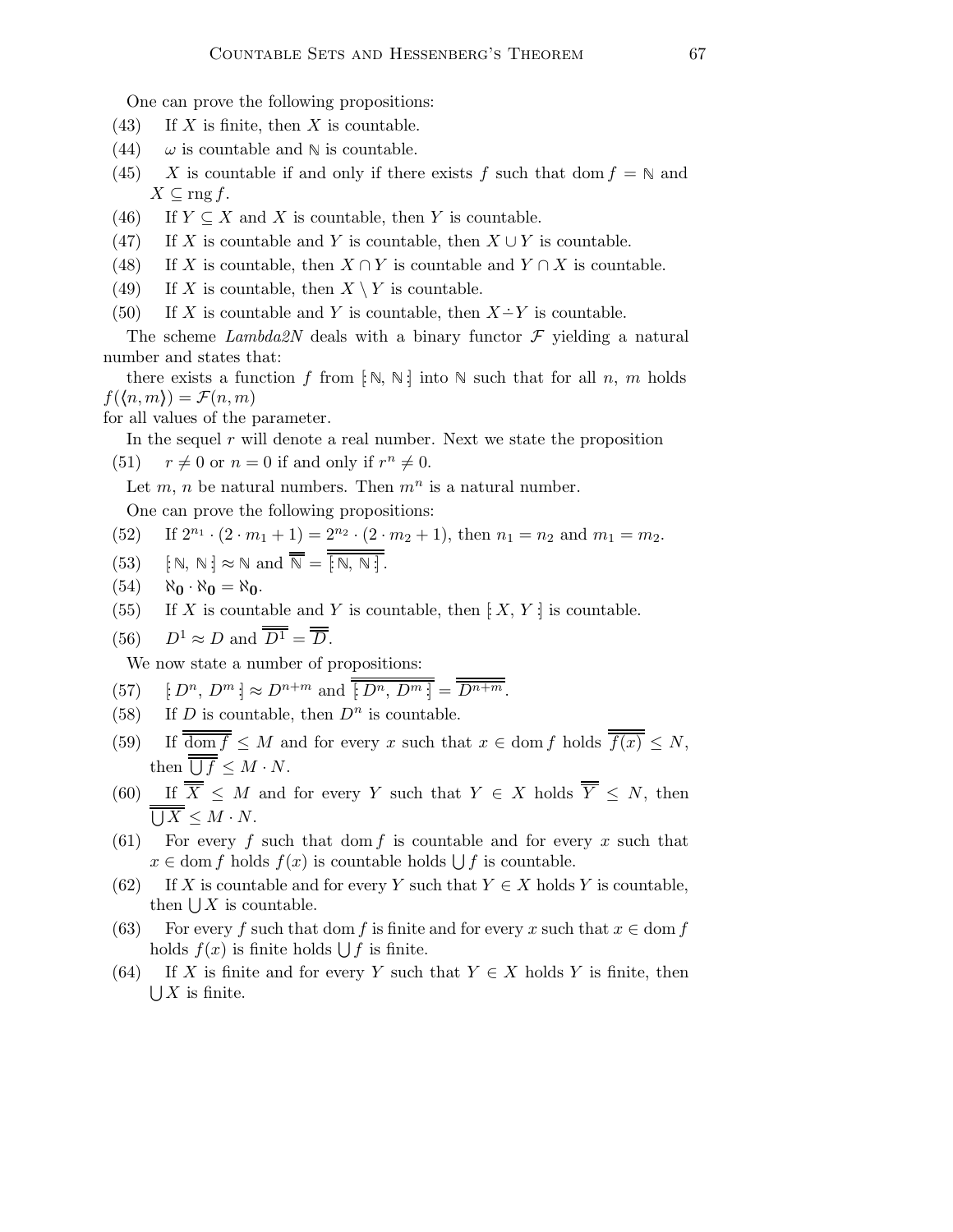- (65) If D is countable, then  $D^*$  is countable.
- $(66)$   $\aleph_0 \leq \overline{\overline{D^*}}$ .

Now we present three schemes. The scheme FraenCoun1 deals with a unary functor  $\mathcal{F}$ , and a unary predicate  $\mathcal{P}$ , and states that:

 $\{\mathcal{F}(n):\mathcal{P}[n]\}\$ is countable

for all values of the parameters.

The scheme FraenCoun2 concerns a binary functor  $\mathcal{F}$ , and a binary predicate  $P$ , and states that:

 $\{\mathcal{F}(n_1,n_2): \mathcal{P}[n_1,n_2]\}\$ is countable

for all values of the parameters.

The scheme FraenCoun3 concerns a ternary functor  $\mathcal{F}$ , and a ternary predicate  $P$ , and states that:

 $\{\mathcal{F}(n_1,n_2,n_3): \mathcal{P}[n_1,n_2,n_3]\}\$ is countable

for all values of the parameters.

The following propositions are true:

- $(67)$   $\aleph_0 \cdot \overline{n} \leq \aleph_0$  and  $\overline{n} \cdot \aleph_0 \leq \aleph_0$ .
- (68) If  $K < L$  and  $M < N$  or  $K \leq L$  and  $M < N$  or  $K < L$  and  $M \leq N$  or  $K \leq L$  and  $M \leq N$ , then  $K \cdot M \leq L \cdot N$  and  $M \cdot K \leq L \cdot N$ .
- (69) If  $M < N$  or  $M \leq N$ , then  $K \cdot M \leq K \cdot N$  and  $K \cdot M \leq N \cdot K$  and  $M\cdot K\leq K\cdot N$  and  $M\cdot K\leq N\cdot K.$
- (70) If  $K < L$  and  $M < N$  or  $K \leq L$  and  $M < N$  or  $K < L$  and  $M \leq N$  or  $K \leq L$  and  $M \leq N$ , then  $K = \overline{0}$  or  $K^M \leq L^N$ .
- (71) If  $M < N$  or  $M \le N$ , then  $K = \overline{\mathbf{0}}$  or  $K^M \le K^N$  and  $M^K \le N^K$ .
- (72)  $M \leq M + N$  and  $N \leq M + N$ .
- (73) If  $N \neq \overline{0}$ , then  $M \leq M \cdot N$  and  $M \leq N \cdot M$ .
- (74) If  $K < L$  and  $M < N$ , then  $K + M < L + N$  and  $M + K < L + N$ .
- (75) If  $K + M < K + N$ , then  $M < N$ .
- (76) If  $\overline{\overline{X}} + \overline{\overline{Y}} = \overline{\overline{X}}$  and  $\overline{\overline{Y}} < \overline{\overline{X}}$ , then  $\overline{\overline{X \setminus Y}} = \overline{\overline{X}}$ .

One can prove the following propositions:

- (77) If M is not finite, then  $M \cdot M = M$ .
- (78) If M is not finite and  $\overline{0}$  < N but  $N \leq M$  or  $N < M$ , then  $M \cdot N = M$ and  $N \cdot M = M$ .
- (79) If M is not finite but  $N \leq M$  or  $N \leq M$ , then  $M \cdot N \leq M$  and  $N \cdot M \leq M$ .
- (80) If X is not finite, then  $[X, X] \approx X$  and  $\overline{\overline{[X, X]}} = \overline{\overline{X}}$ .
- (81) If X is not finite and Y is finite and  $Y \neq \emptyset$ , then  $[X, Y] \approx X$  and  $\overline{[X, Y]} = \overline{X}$ .
- (82) If  $K < L$  and  $M < N$ , then  $K \cdot M < L \cdot N$  and  $M \cdot K < L \cdot N$ .
- (83) If  $K \cdot M < K \cdot N$ , then  $M < N$ .
- (84) If X is not finite, then  $\overline{\overline{X}} = \aleph_0 \cdot \overline{\overline{X}}$ .